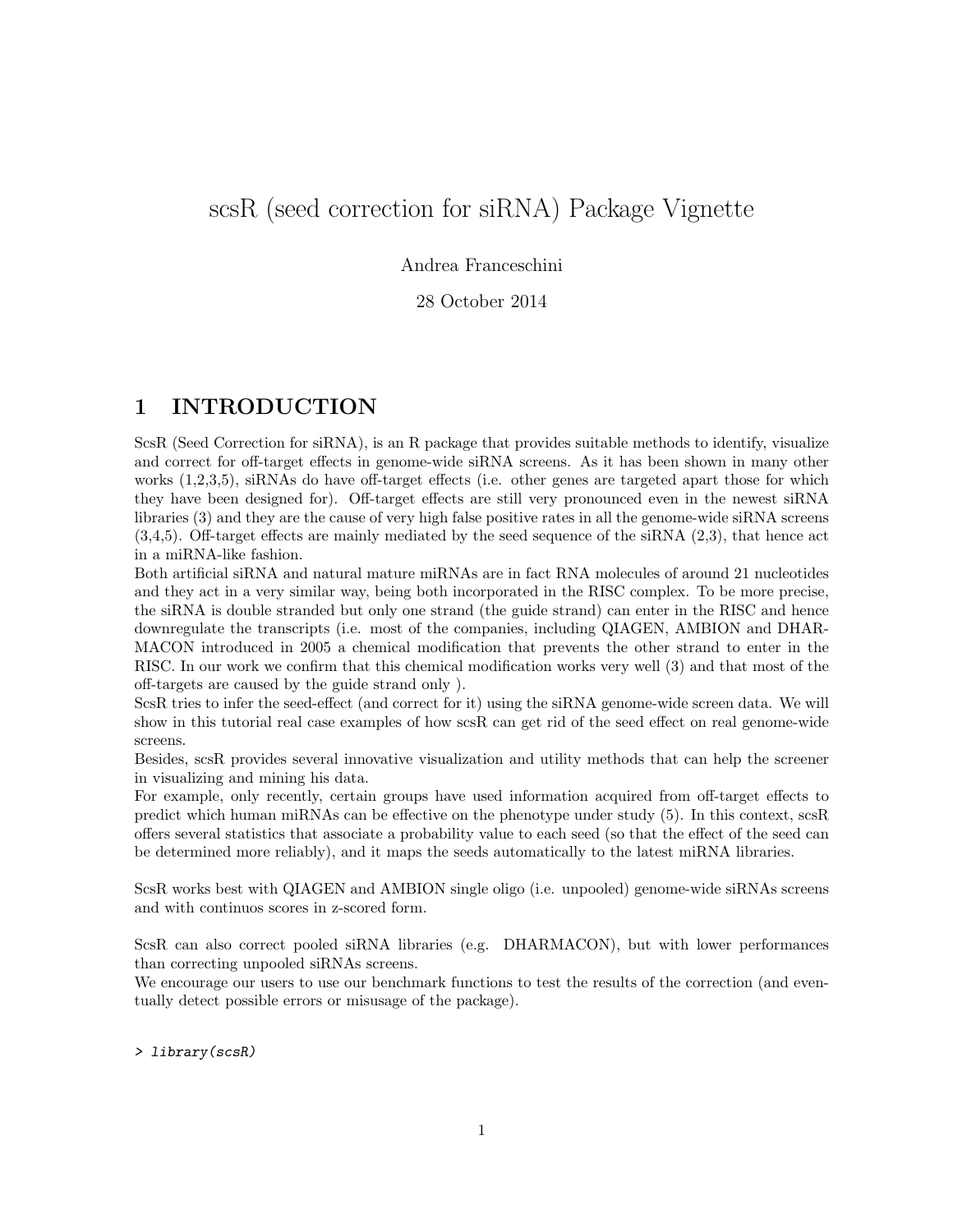In order to use scsR you need a data frame with 3 columns:

1) GeneID (or Gene Name/identifier)

#### 2) siRNA sequence

3) siRNA score

The name of these columns should be: GeneID, siRNA seq and score. If you want to use different names then you need to set the appropriate variables when you call the various functions in this package.

In case you are using a pooled library, you have to add one line for every oligo in the pool (i.e. if geneX has 4 oligos pooled, you will put 4 rows in the data frame with the same gene identifier, but different oligo sequence).

If you come from Excel and/or Matlab you can generate a text file with the format specified above. Then you can use the following function in order to import the file in a data frame in R: read.table(file name, header=TRUE, fill=TRUE, quote="", stringsAsFactors=FALSE)

As an example, we use the analyzed data of two genome-wide siRNA screens on the UUKUNIEMI virus (5), performed with different siRNA libraries: QIAGEN unpooled and DHARMACON pooled. In both the screens Hela Cell Lines have been infected by the UUKUNIEMI virus and the data has been collected and analyzed using latest technologies. Two phenotypes can be inferred from this screen: - infection inhibition (i.e. when the number of infected cells is reduced)

- infection enhancement (i.e. when the number infected cells increses )

- cell number reduction (i.e. when cell-death and/or block of cell proliferation occurs)

- cell number increase (i.e. when increase in cell proliferation occurs)

We added to this package the data for the infection phenotype (that we are going to use in the following examples ). However we encrypted the siRNA sequences for copyright issues, in a way that preserves the relation seed vs sequences (i.e. the groups of sequences that share the same seed remain the same)

> data(uuk\_screen)

- > data(uuk\_screen\_dh)
- > data(miRBase\_20)

> head(uuk\_screen)

|              | GeneID | siRNA_seq                             | score |
|--------------|--------|---------------------------------------|-------|
| $\mathbf{1}$ |        | 59286 UCAGUUGAGGCACCUCCAAGG -1.962496 |       |
| 2.           |        | 59286 UCUGCGGCGGGUACAAGUUCC -1.961901 |       |
| 3            |        | 59286 UCUUUACUAGGCAGUACCACC -1.838258 |       |
| 4            |        | 9793 UGUCCCGUCGGGACGGGUACU -2.050937  |       |
| 5            |        | 9793 UCGAACGCUUGUUGAGACUCU -1.995524  |       |
| 6            |        | 9793 UUGGCAGCCUGUCAUGAAACC -1.901085  |       |

We also provide a function that checks your input data frame for possible problems/inconsistencies.

```
> uuk_screen <- check_consistency(uuk_screen)
```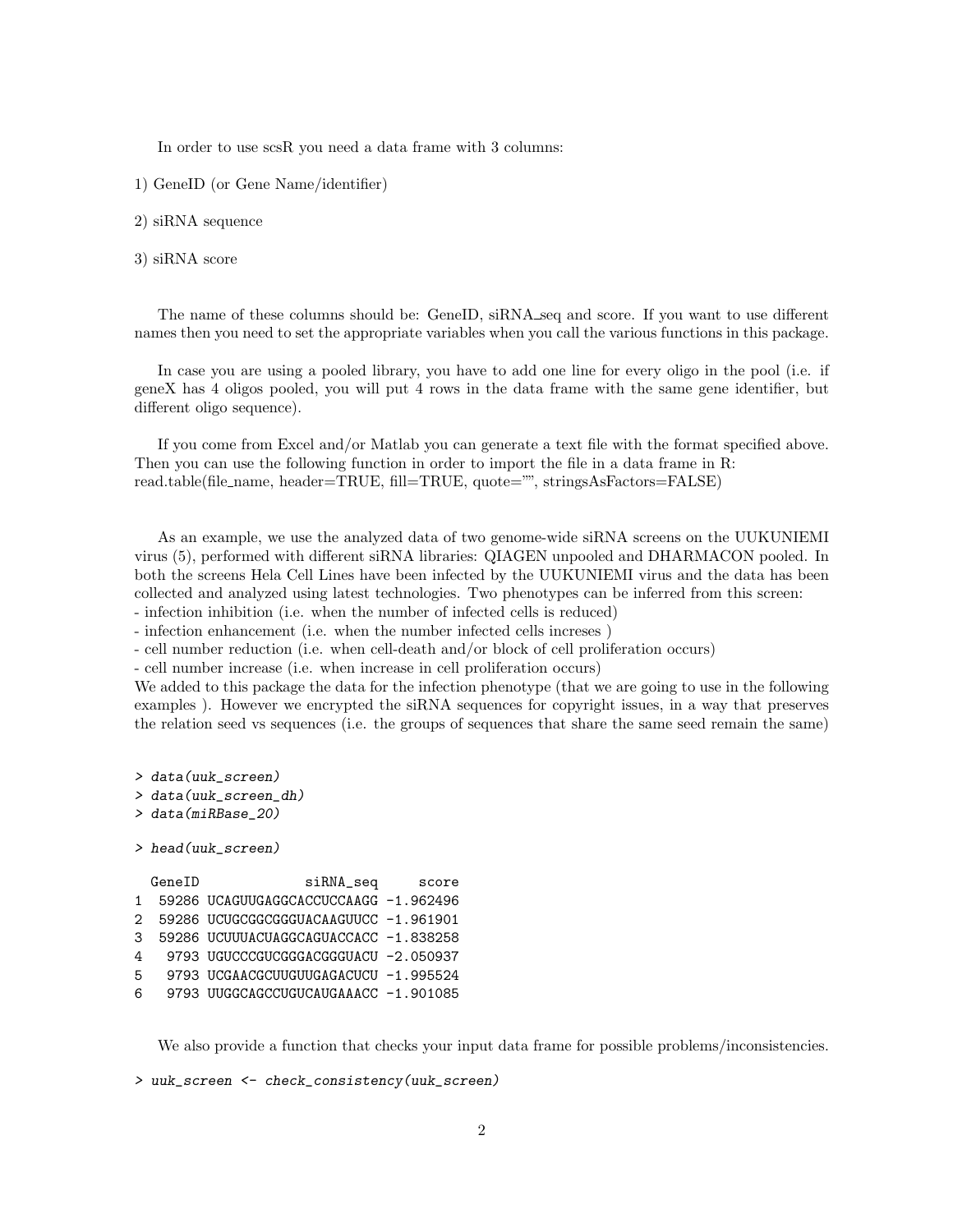For example, it could also be that the library contains multiple instances of the same oligo sequences (i.e. replicates of the same oligo).We do suggest to condense this information, making the median of the score of the instances. For an unpooled library, you can use the following function:

> uuk\_screen <- median\_replicates(uuk\_screen)

#### IMPORTANT NOTE:

If instead of the siRNA sequence, you have the target sequence of the siRNA (pay attention that many siRNA producers do provide target sequences instead of real siRNA sequences !!! ), you must transcribe the target sequence in order to obtain the guide (antisense) strand of the siRNA sequence. In order to do that you can use the transcribe seqs function in our package (look at the documentation for more details).

Then, you need to extract the seed from the sequence:

```
> uuk_screen <- add_seed(uuk_screen)
```
> uuk\_screen\_dh <- add\_seed(uuk\_screen\_dh)

Finally you can analyze the screen and get information about the effective seeds.

```
> seeds <- seeds_analysis(uuk_screen, miRBase = miRBase_20 )
```
> head(seeds)

|   | seed7             |                   |      |    | score count count Hits ratios Hits Vs Count | pvalue                     | sd |  |
|---|-------------------|-------------------|------|----|---------------------------------------------|----------------------------|----|--|
|   | 1 CUGGUGC -1.3011 |                   | 64   | 50 |                                             | 0.7812 9.820200e-38 0.6470 |    |  |
|   |                   | 2 CUGGUGU -1.5642 | - 40 | 34 |                                             | 0.8500 1.949432e-28 0.2948 |    |  |
|   | 3 CUGUUUA -1.7256 |                   | 27   | 27 |                                             | 1,0000 9.593171e-28 0.2076 |    |  |
|   | 4 CGGUUCA -1.7386 |                   | 29   | 28 |                                             | 0.9655 2.506075e-27 0.2546 |    |  |
|   | 5 CGUGUGC -1.6916 |                   | 26   | 26 |                                             | 1,0000 9.623549e-27 0.1967 |    |  |
|   | 6 CAGCAGA -1.5824 |                   | 31   | 28 |                                             | 0.9032 3.172958e-25 0.2489 |    |  |
|   |                   | miRNA             |      |    |                                             |                            |    |  |
|   | 1 hsa-miR-548q    |                   |      |    |                                             |                            |    |  |
|   | 2 hsa-miR-7978    |                   |      |    |                                             |                            |    |  |
| 3 |                   | $<$ NA $>$        |      |    |                                             |                            |    |  |
| 4 |                   | $<$ NA $>$        |      |    |                                             |                            |    |  |
| 5 |                   | $<$ NA $>$        |      |    |                                             |                            |    |  |
| 6 | $hsa-miR-922$     |                   |      |    |                                             |                            |    |  |
|   |                   |                   |      |    |                                             |                            |    |  |

As result, you get back a table containing one line for every seed that is found in your siRNA sequences. The number of oligos that share the seed sequence is reported, together with their average score and their standard deviation.

Besides we do provide two different probability values. These probability values reflect the probability that given a set of scores that refer to oligos that share the same seed, you can obtain such scores by chance.

The "pvalue-ks" uses a Kolmogorov Smirnov statistical test to compute the probability that the vector of oligo's score relative to a given seed can be drawned by chance from the big vector of all the possible scores of the genome-wide screen (tipically 80,000 oligos).

Differently, the "pvalue" column do report the p-value that is obtained using an hypergeometric test that computes the probability that you can obtain such a number of hits by chance (an "hit" is an oligo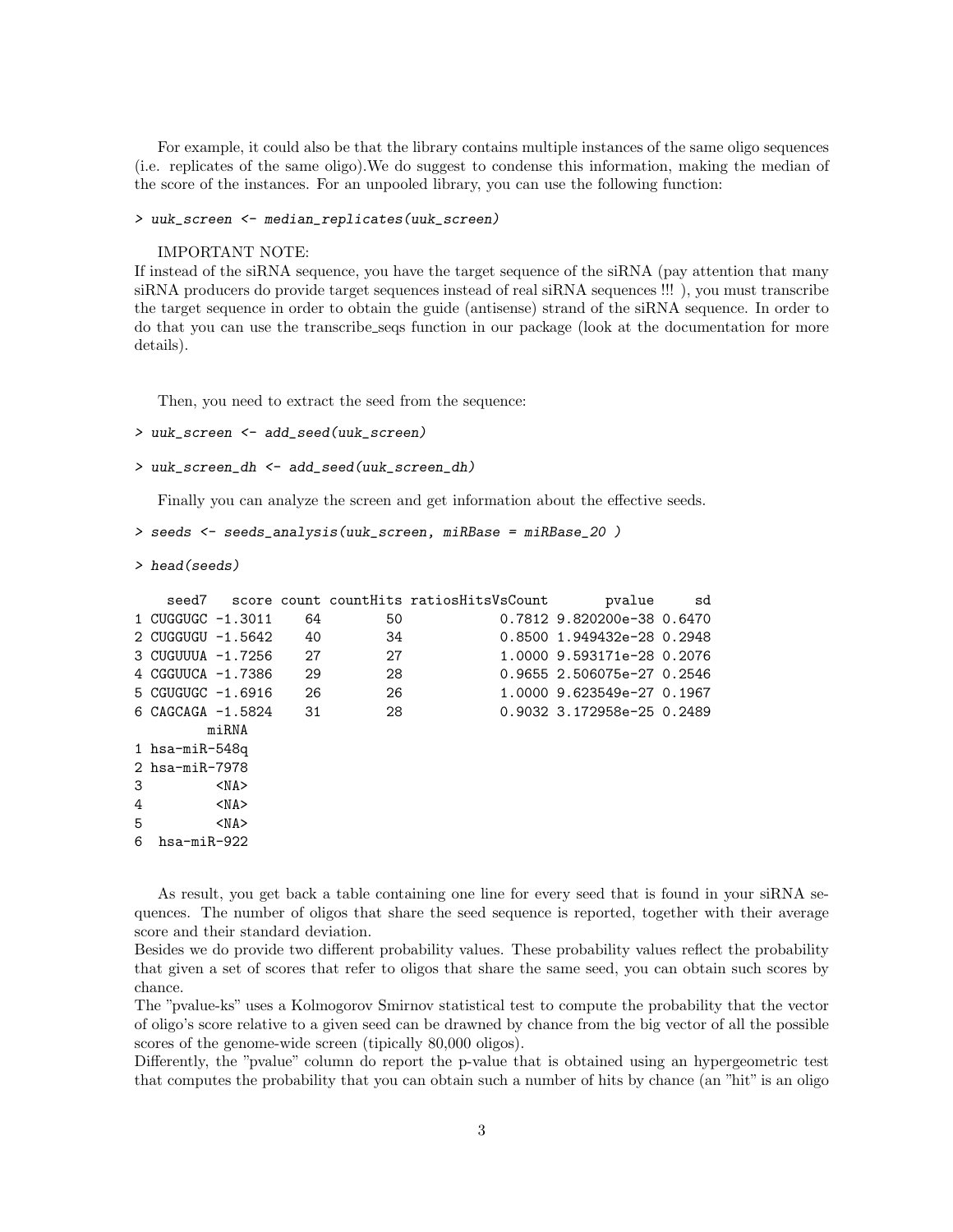having a score that is below a defined threshold, by default the score that limit the top 10% of the screen).

In case you are looking at the seed effect on the opposite direction (i.e. that causes the oligos to have positive z-scores instead of negative zscores ) you should remember to set to TRUE the "enhancer" parameter, in order to get a correct p-value.

Finally, we do report in a dedicated column the miRNAs that contain the given seed, if any of those can be found in the provided miRBase version.

At this point, we can make use of suitable functions to inspect interesting properties of the screen and of its sequences.

We can easily plot the top 100 genes of the screen (sorted via median) and display the seed effect that shows up in the oligos relative to these genes.

In this plot the median score of each gene is represented as a black rhombus, while the seed effect of each oligo is represented as a colored circle (of size as big as the number of oligos that share the same seed).

This plot can be easily examined manually and can help the screener to distinguish (by eye) the false positive genes with respect to the true positives. Ideally a true positive gene should have all its seed to be NOT effective (i.e. around zero).



> plot\_screen\_hits(arrange(add\_rank\_col(uuk\_screen), median))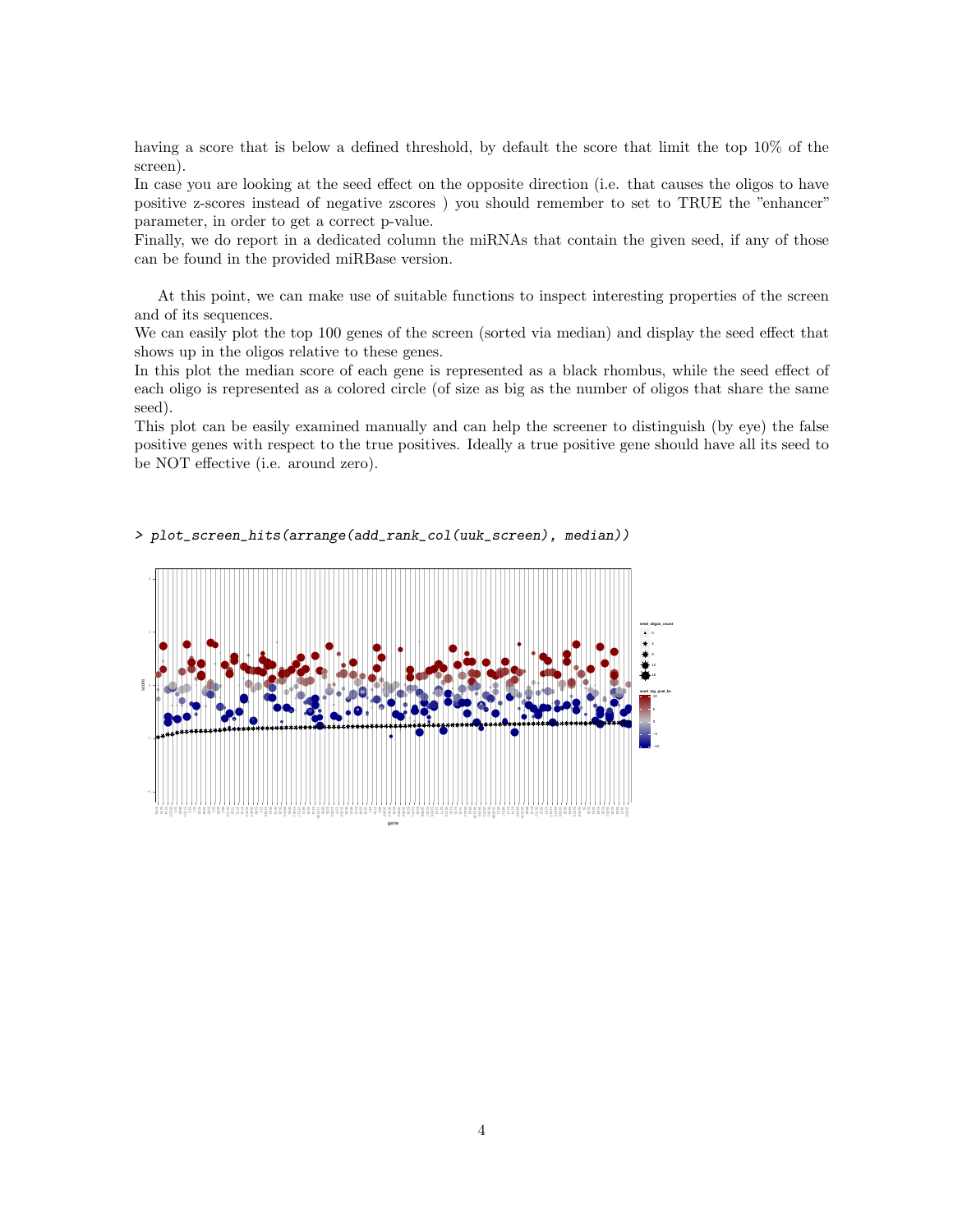Then we can plot the most effective seeds of the screen, using the plot effective seeds head function. In the histograms you can see two bars, that correspond to the average score of the oligos that share the same seed. The bars are sorted by this score (the white bar corresponds to a seed that is obtained when the score column of the screen is randomized, and it corresponds to the intensity of the signal that you would expect by chance).

### > plot\_effective\_seeds\_head(uuk\_screen)

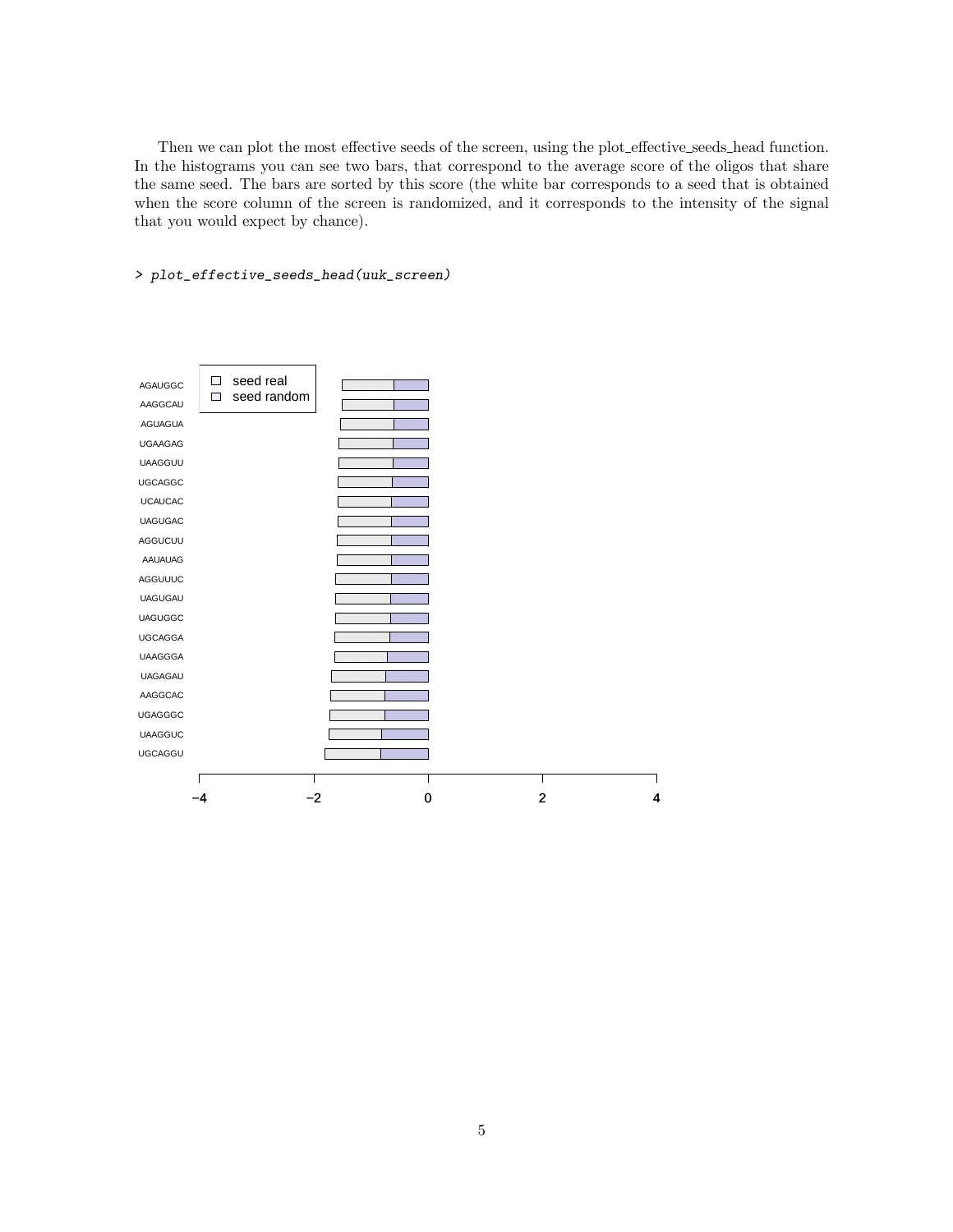Another important information that we may want to look at, is the representation of the seed in the library (i.e. in how many oligos each seed is found).

In the following plot, for example, we can see that in this QIAGEN library we have about 2000 seeds (over the 16,384 possible seeds) that are contained in at least 10 different oligos in the screen. Hence we cannot be sure about the effect of most of the possible seeds, because they are not sufficiently represented in the screen.

> plot\_seeds\_oligo\_count(uuk\_screen)



If we draw the same plot at the level of the oligos (i.e. for each oligo, how many other oligos share the same seed), we can see that around 50,000 oligos (over 80,000) have their seed contained in at least 10 other oligos. Hence, most of the QIAGEN library is covered by a minor number of seeds, and this fact is good for the establishment of a our correction method.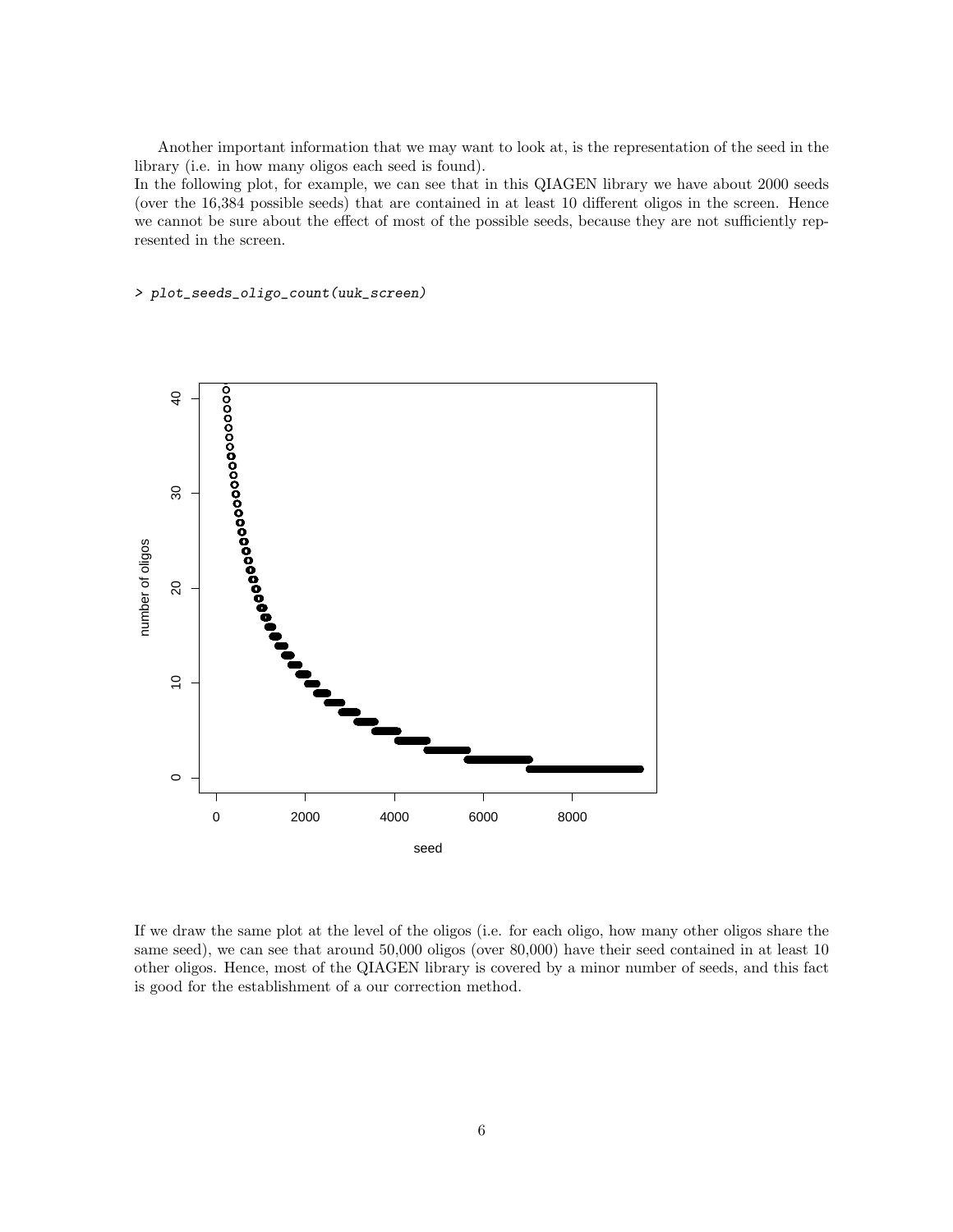> plot\_screen\_seeds\_count(uuk\_screen)

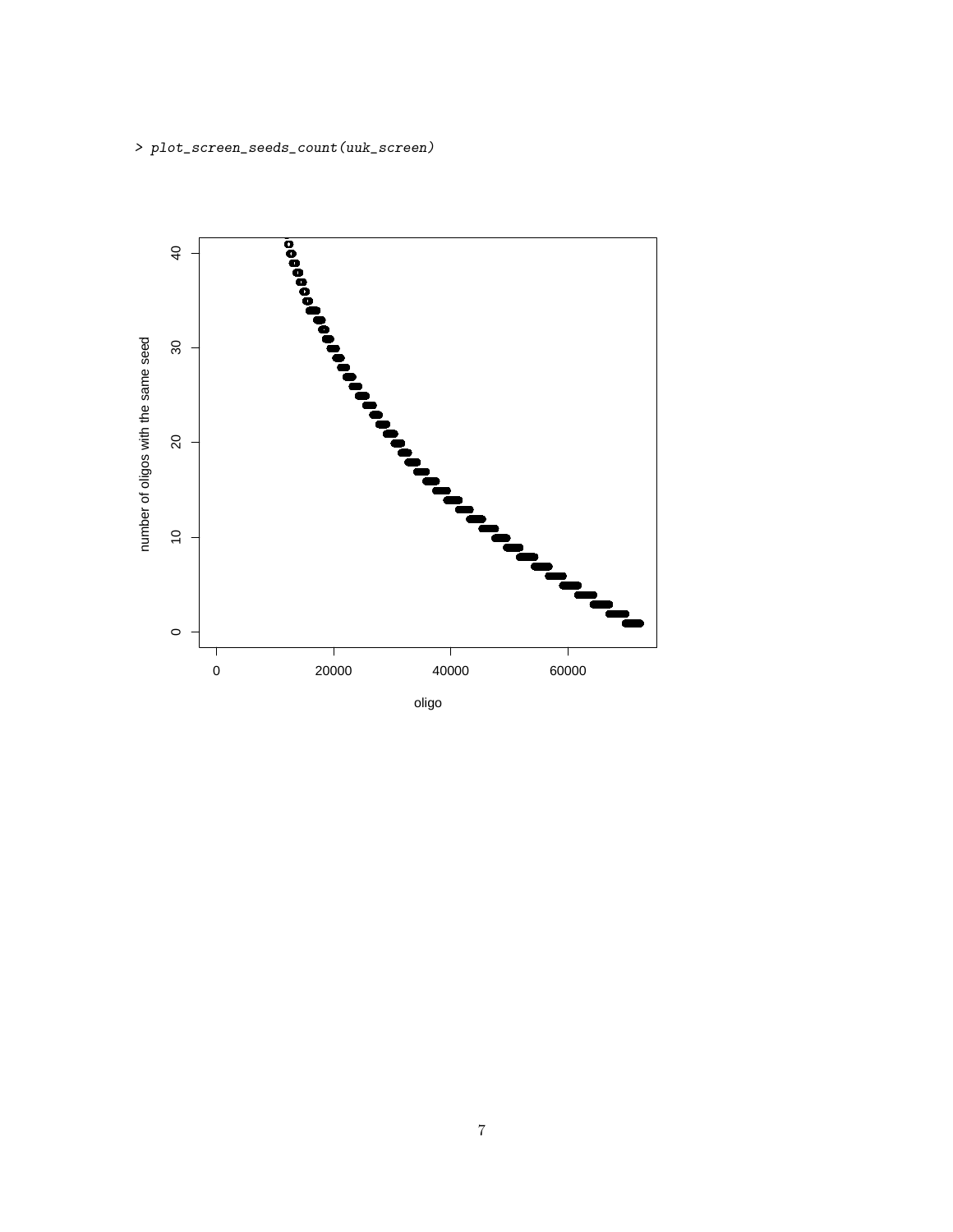## 2 CORRECTION

In order to correct for the off-target effect that is caused by the seed we do provide two alternative methods.

The first, and probably the most powerful, is the "seed correction".

This method assumes that the seed effect acts in an "additive" way to the on-target signal. For example if we have an oligo X that has score -2, the method computes the average score of the other oligos in the libraries that contain the same seed as the oligo X. If for example this average score turns out to be -1.5, we can just subtract this score to the original oligo score to obtain the new "corrected" score (  $(-2) - (-1.5) = -0.5$ .

```
> screen_corrected <- seed_correction(uuk_screen)
```
> screen\_corrected\_dh <- seed\_correction\_pooled(uuk\_screen\_dh)

> plot\_screen\_hits(arrange(add\_rank\_col(screen\_corrected), median))



However, the method assumes also that the correction factor ( -1.5 in the previous example ) should be multiplied by a coefficient c that reflects "how confident" we are about the correction ( $(-2)$  -  $c^*(-1.5)$ ) ).

The coefficient c can be a constant (e.g. 0.5 ) or it can vary depending on the behavior of the oligos that share the seed. In particular, we observed the the last approach to be the most successful. Hence for our algorithm we set  $c = 0.4 + s$  ( $0 \leq c \leq 1$ ).

S is a factor proportional to the score standard deviation of the group of oligos that share the same seed. The idea is to correct more the groups of oligos that have a lower standard deviation, because we are more confident on the value we are correcting for.

However, we observed that the expected standard deviation of the oligos that share a seed strictly depends on the average score as it can be seen using our plot\_seed\_score\_sd function.

Hence we calibrate the variable S accordingly (i.e. we set S to be proportional to the quantile in which the standard deviation is found, given the score range ).

> plot\_seed\_score\_sd(uuk\_screen)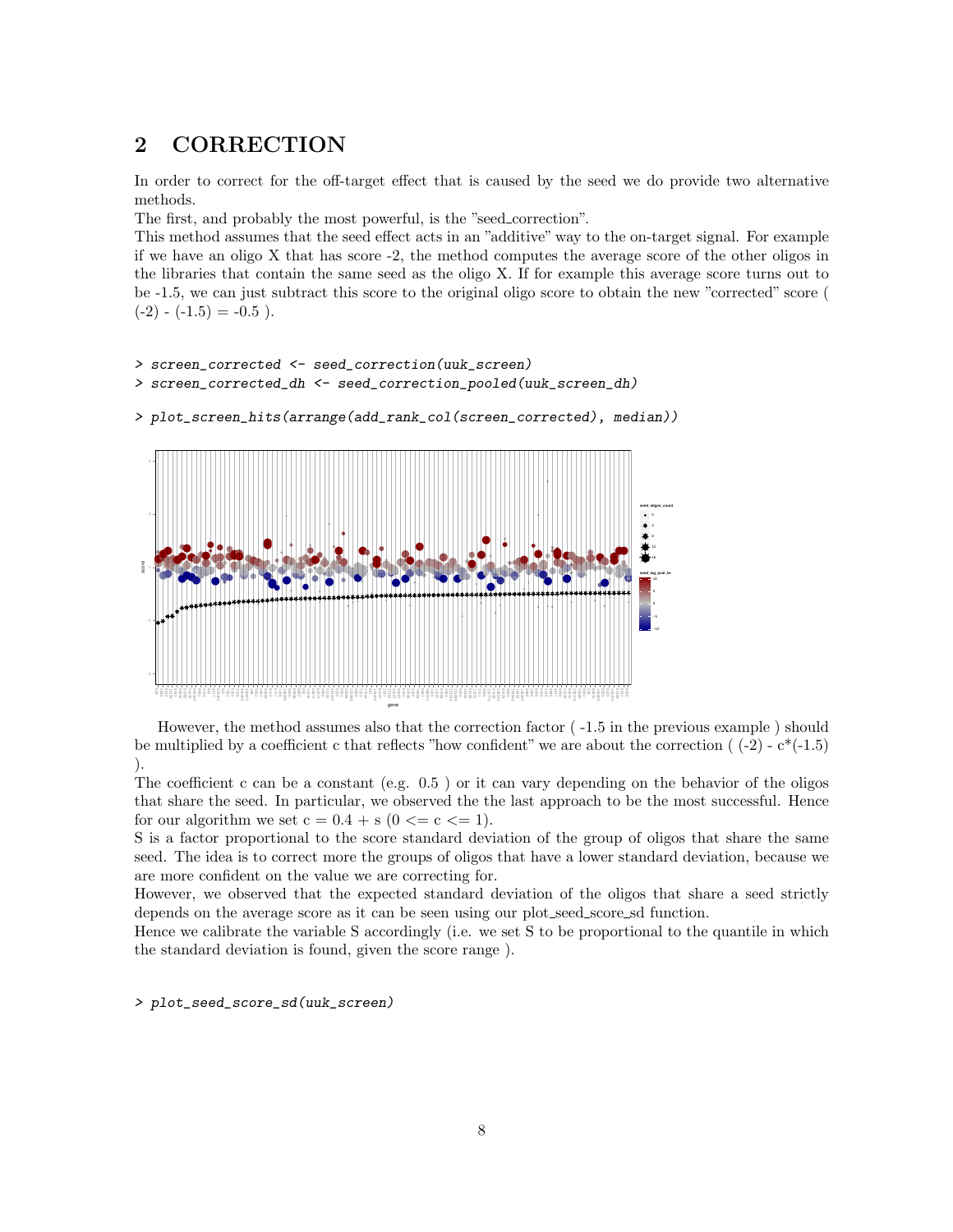

In order to correct pooled libraries, the user should make use of our seed\_correction\_pooled function. This function performs a weightened mean of all the seeds' scores in the pool, as described in (8). The user can also decide to try to correct using only the seed having the highest score in the pool (setting use\_all\_seeds =  $FALSE$  ).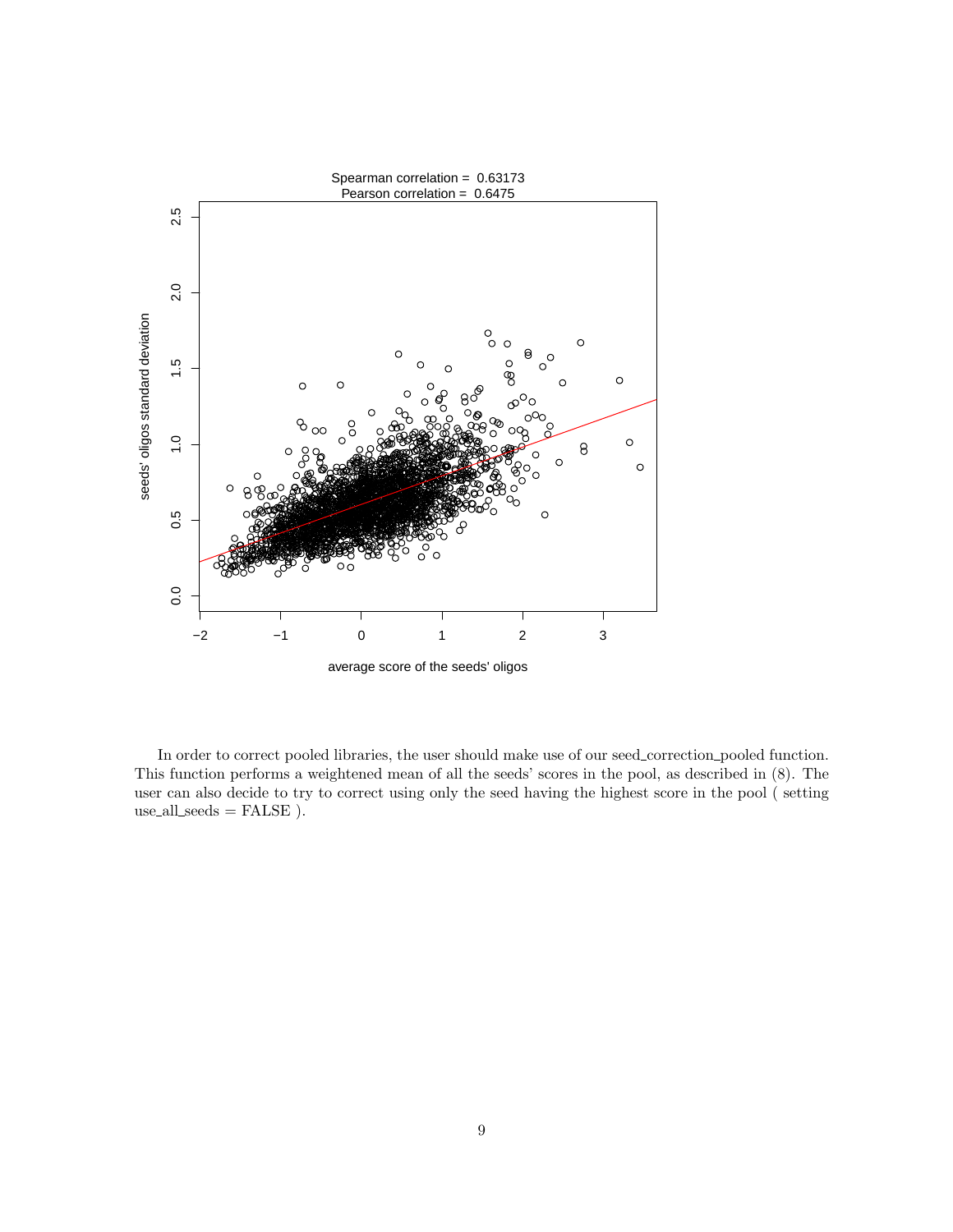A second strategy of correction consists in simply discarding all the oligos that give a strong seed effect on the phenotype (i.e. having a seed average score over a certain threshold).

This strategy has the advantage to be more reliable (because we don't make any assumption on the additivity of the effect) but less comprehensive (because we often end up discarding many genes because they remain with no, or few, oligos).

Hence, after correcting with this method, we do suggest the user to look mainly at the genes that are on the very top of the resulting gene list that is obtained.

For this function, we offer a large set of parameters (e.g. thresholds) that the user can customize. Please look at the documentation of the function in order to get more insights on this.

#### > screen\_corrected2 <- seed\_removal(uuk\_screen)

> plot\_screen\_hits(arrange(add\_rank\_col(screen\_corrected2), median))

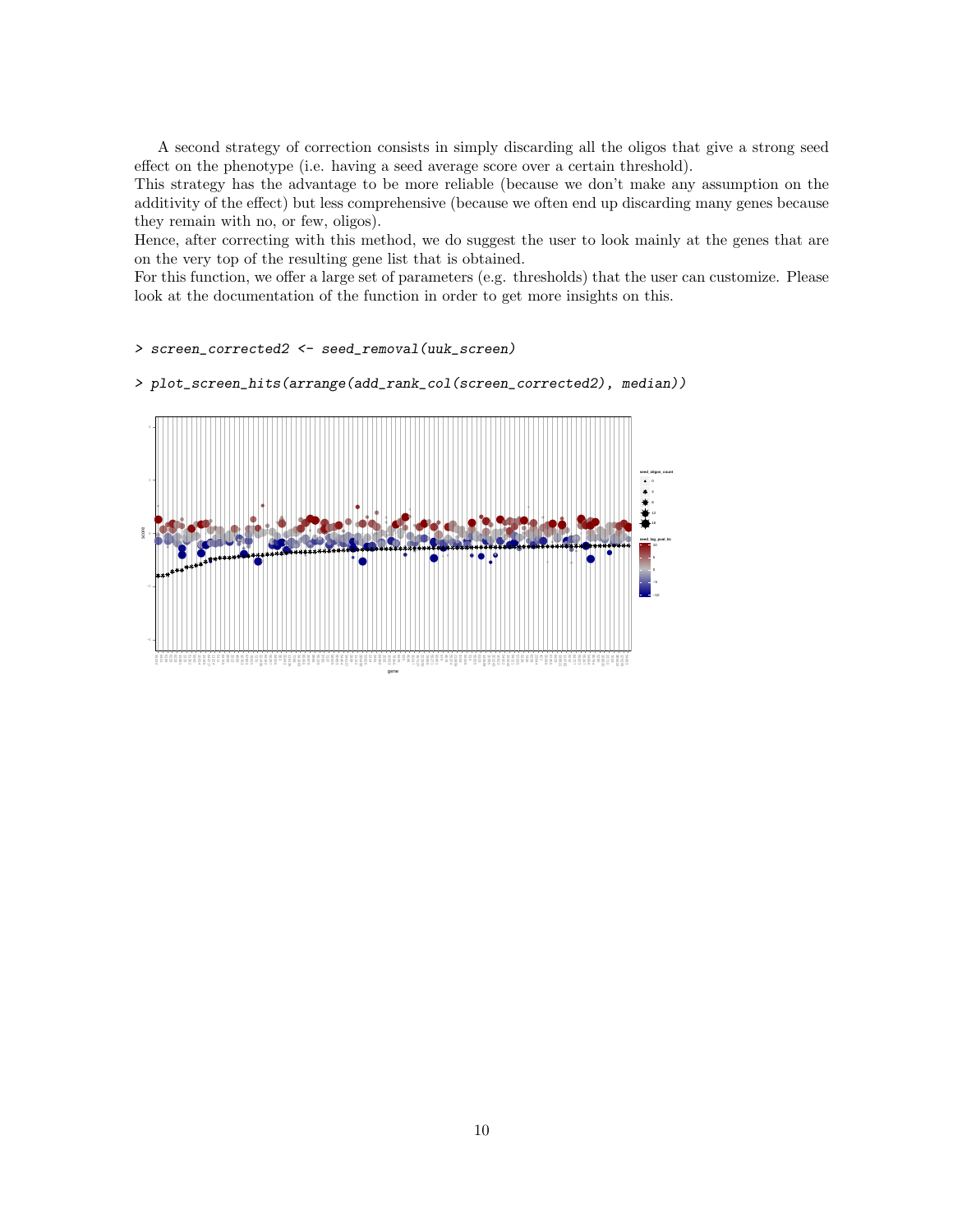# 3 BENCHMARKING

After having used a correction method, we may want to benchmark its performances.

The most reliable benchmark system consists in comparing the top n genes of the screen (before and after correction) with a second independent genome wide screen (if available).

The higher the number of shared hits, the better is the correction method.

Indeed, in our example data set, we compare the hits of our UUKUNIEMI QIAGEN screen with he hits of a DHARMACON genome-wide screen that has been performed on the same pathogen (we repeat the comparison for different n and draw a graph).

```
> benchmark_shared_hits(
+ glA=list(
           arrange(add_rank_col(uuk_screen), median)$GeneID,
+ arrange(add_rank_col(uuk_screen), log_pval_rsa)$GeneID,
           arrange(add_rank_col(screen_corrected), median)$GeneID
+ ),
+ glB=list(arrange(add_rank_col(uuk_screen_dh), median)$GeneID),
+ col=c("black", "blue", "green"),
+ title="UUKUNIEMI Infection Inhibitors"
+ )
```


### **UUKUNIEMI Infection Inhibitors**

number of best hits compared  $(A = x, B = 400)$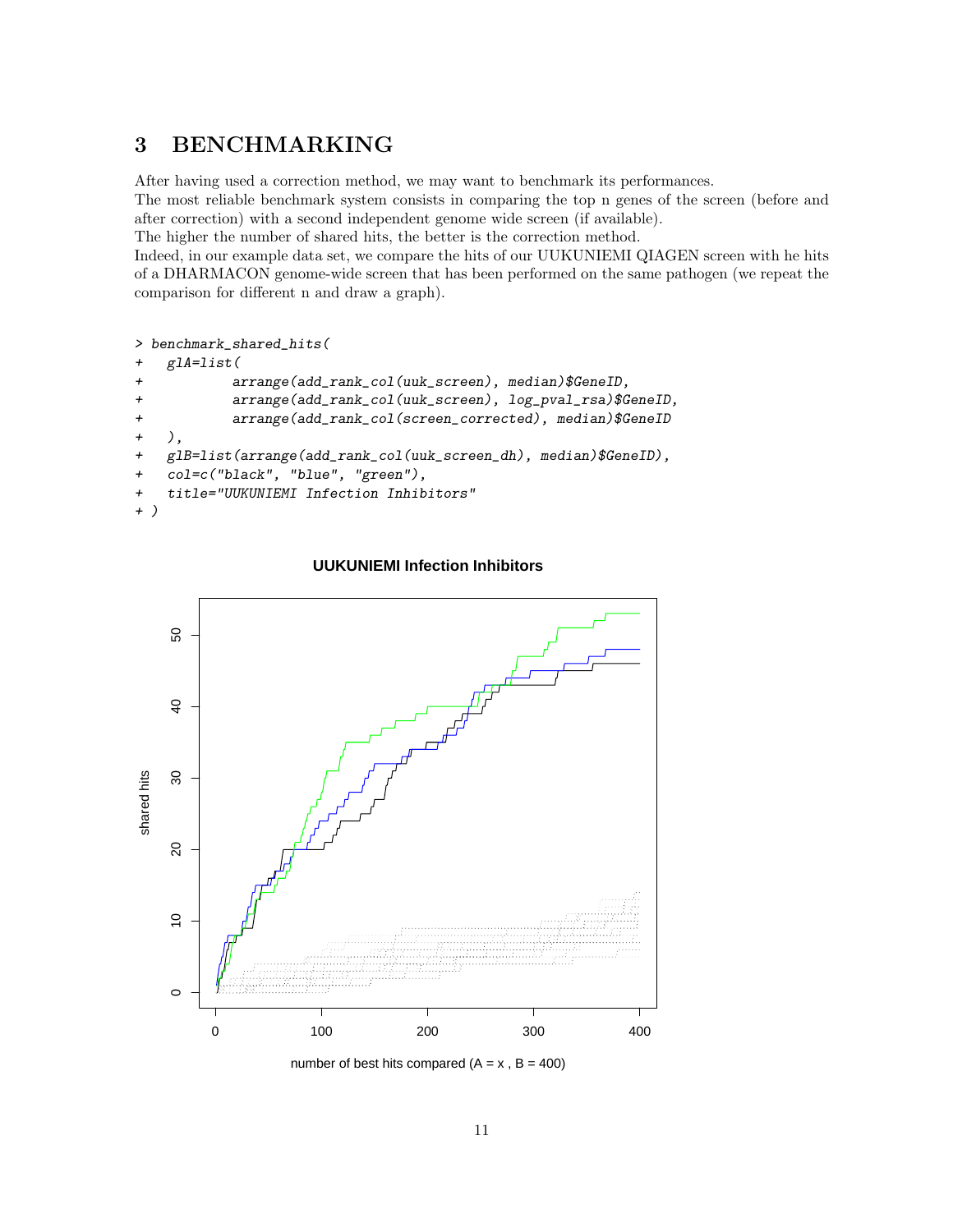As you can see in the graph above, the green line (share best hits of CORRECTED QIAGEN with DHARMACON) is always above the black line (share hits of QIAGEN with DHARMACON) and blue line (share hits of QIAGEN with DHARMACON, but with the QIAGEN sorted via RSA method (9), instead of just using the median ).

Similarly, we can benchmark the pooled library (i.e. share best hits of CORRECTED DHARMA-CON with QIAGEN):

```
> benchmark_shared_hits(
+ glA=list(
+ arrange(add_rank_col(uuk_screen_dh), median)$GeneID,
+ arrange(add_rank_col(screen_corrected_dh), median)$GeneID
+ ),
+ glB=list(arrange(add_rank_col(uuk_screen), median)$GeneID),
+ col=c("black", "green"),
+ title="UUKUNIEMI Infection Inhibitors (pooled)"
+ )
```


### **UUKUNIEMI Infection Inhibitors**

number of best hits compared  $(A = x, B = 400)$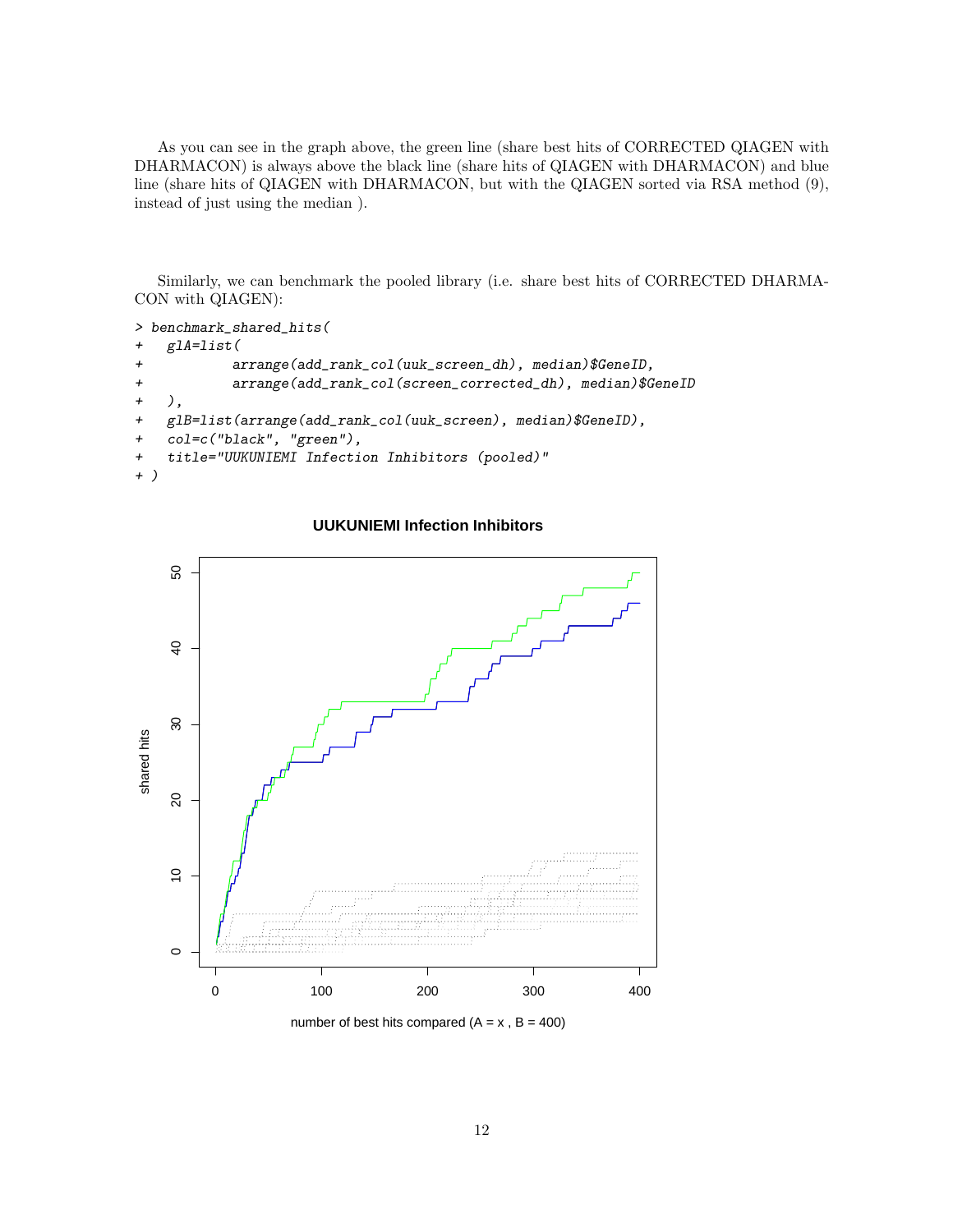An alternative benchmarking method, and the only choice in case you don't have a second genomewide screen, is to look at the increase in the enrichment of gene annotations after correction, mainly the Gene Ontology Biological Process and the KEGG pathways.

We do provide a function that draws an heat map of the enriched annotations for either KEGG or GO. In the example below, we compare the enriched GO Biological Processes of the best 400 genes for three possible cases: QIAGEN sorted via median, QIAGEN sorted via RSA method, and QIAGEN corrected with scsR and then sorted via median.

As you can see, there is a strong enrichment in significant pathways after we do apply the seed correction using scsR.

|              |        |  | > em = enrichment_heatmap( list(arrange(add_rank_col(uuk_screen), median)\$GeneID, |
|--------------|--------|--|------------------------------------------------------------------------------------|
| $+$          |        |  | arrange(add_rank_col(uuk_screen), log_pval_rsa)\$GeneID,                           |
| $+$          |        |  | arrange(add_rank_col(screen_corrected), median)\$GeneID                            |
|              | $+$ ), |  |                                                                                    |
| $+$          |        |  | list ("No Correction", "RSA", "scsR"),                                             |
| $+$          |        |  | enrichmentType="Process", output_file=NULL,                                        |
| $\leftarrow$ |        |  | title="UUKUNIEMI Infection Inhibitors", fdr_threshold=0.01,                        |
| $+$          |        |  | $limit = 400$                                                                      |
| $+$ )        |        |  |                                                                                    |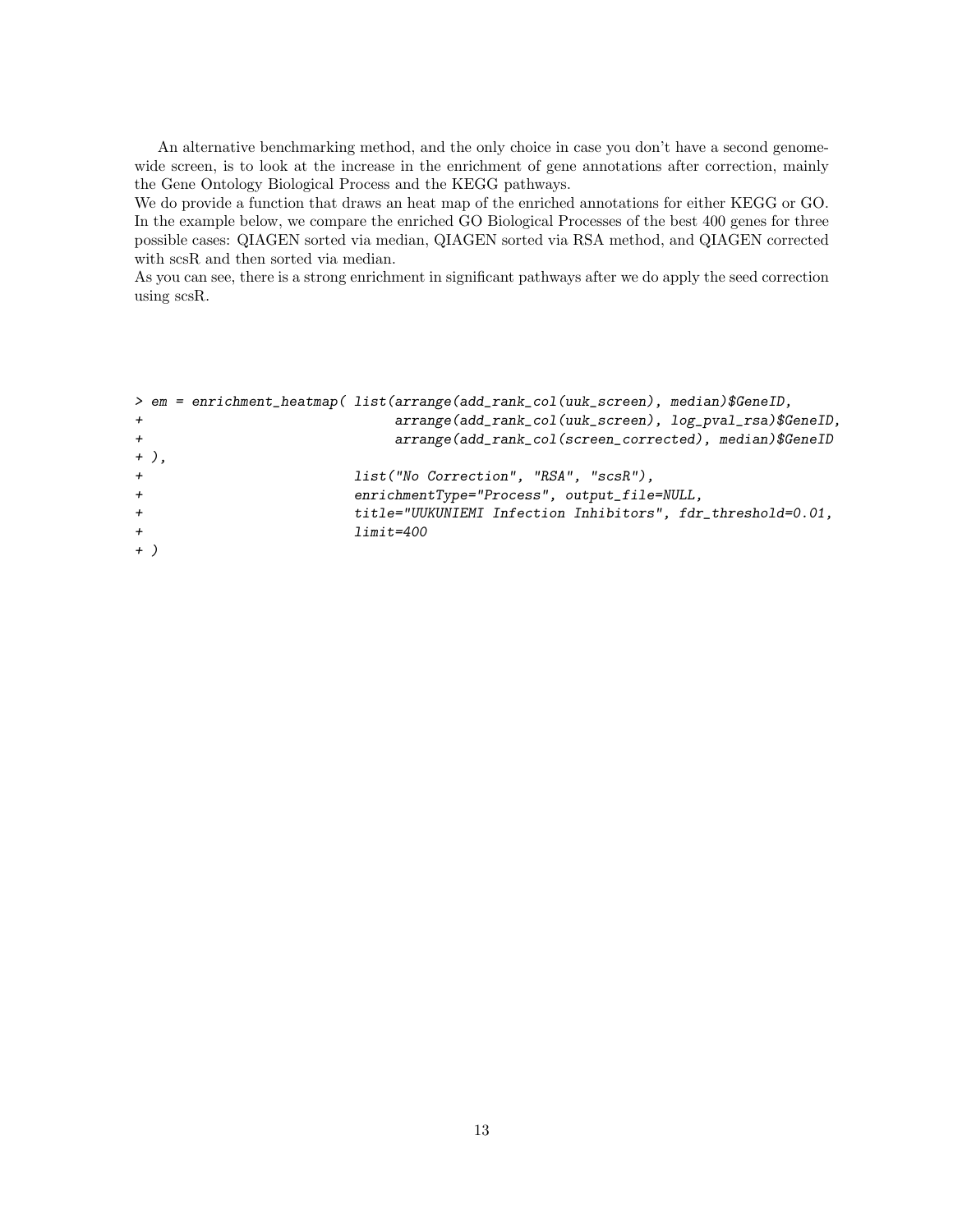### **UUKUNIEMI Infection Inhibitors**

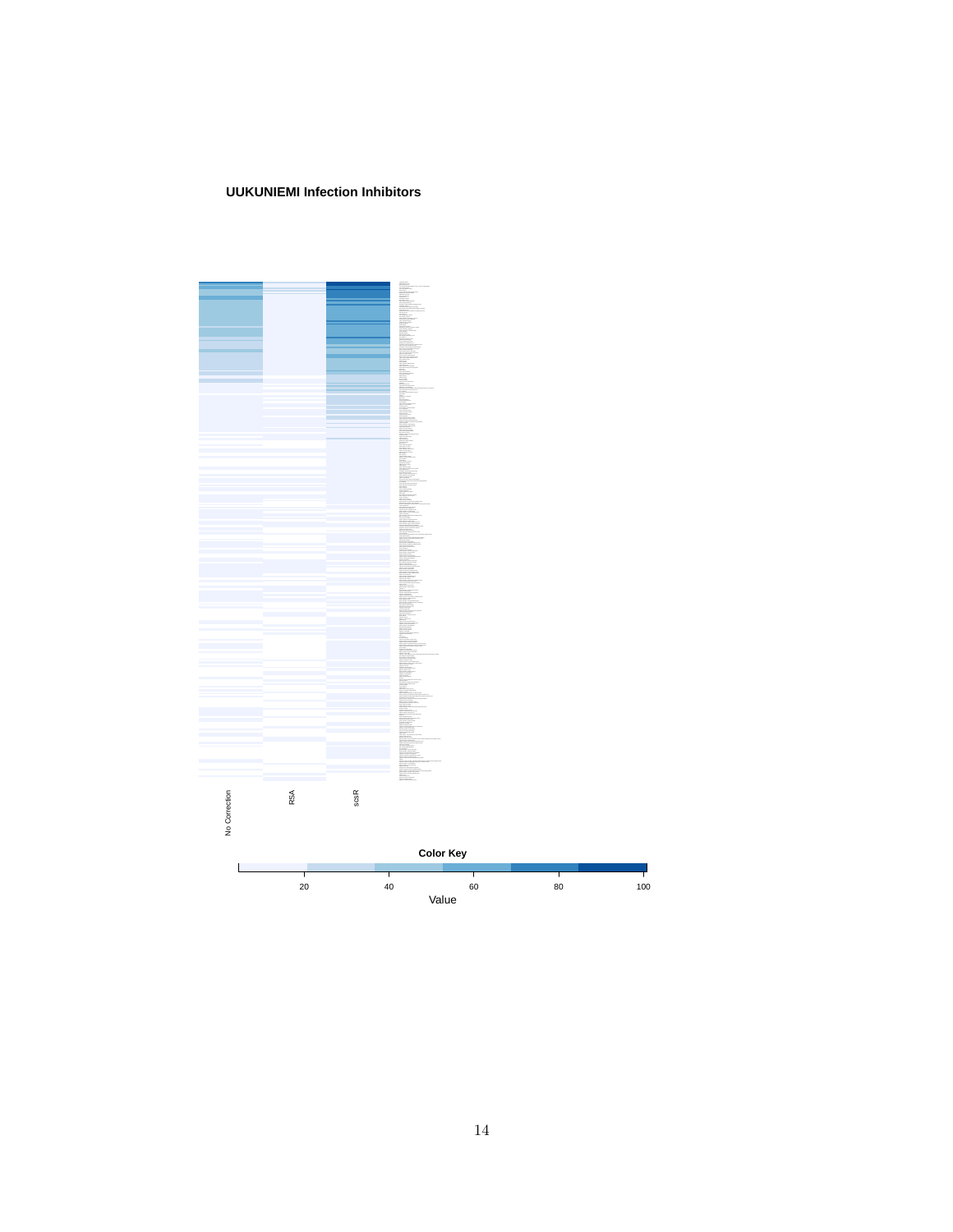We can use the same function to benchmark the correction of the DHARMACON pooled genomewide screen:

```
> em_dh = enrichment_heatmap( list(arrange(add_rank_col(uuk_screen_dh), median)$GeneID,
+ arrange(add_rank_col(screen_corrected_dh), median)$GeneID
+ ),
+ list("No Correction", "scsR"), enrichmentType="Process", fdr_threshold=0.01,
+ title="UUKUNIEMI Infection Inhibitors (pooled)",
+ )
```
### **UUKUNIEMI Infection Inhibitors (pooled)**